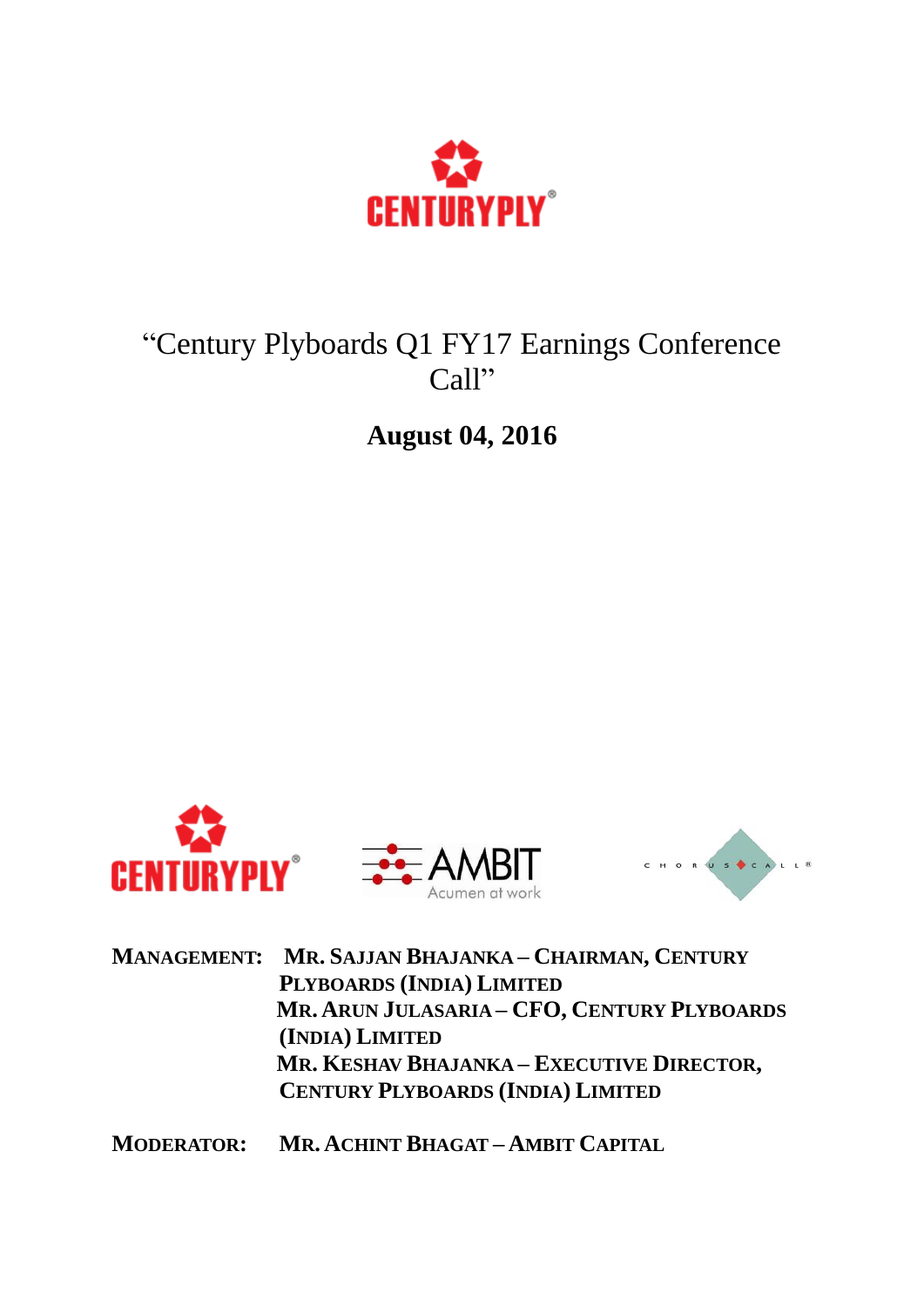

- **Moderator:** Good day ladies and gentlemen and welcome to the Century Plyboards Q1 FY17 earnings conference call hosted by Ambit Capital Private Limited. As a reminder all participant lines will be in the listen-only mode and there will be an opportunity for you to ask questions after the presentation concludes. Should you need assistance during this conference call please signal an operator by pressing \* then 0 on your touchtone phone. Please note that this conference is being recorded. I would now like to hand the conference over to Mr. Achint Bhagat from Ambit Capital. Thank you and over to you sir.
- **Achint Bhagat**: Good afternoon ladies and gentlemen. Thank you very much for joining the Q1 FY17 earnings conference call of Century Plyboards. We have with us today the management of Century Plyboards represented by Mr. Sajjan Bhajanka the Chairman, Mr. Julasaria the CFO, and Keshav the Executive Director. I request the management to give their brief overview on the results before we open up the floor for questions. Over to you, sir.
- **Sajjan Bhajanka:** Welcome friends. I am Sajjan Bhajanka, Chairman of the company. As explained by Achint, Arun Julasaria, our CFO and Keshav are with me. Before I give you any other detailed overview first I will request Mr. Julasaria to give you financial data and after that I will come on the line.
- **Arun Julasaria:** Good afternoon friends. Thanks for joining us at this conference call. First I would like to state that this call is just to discuss company's historical numbers and future plans. It should in no way be construed as invitation to invest in the company. We have circulated a PPT containing comparative financial numbers so I will not take much time in repeating the same. I will mention some basic figures only. Year on year topline has grown up by 10% from Rs. 370 crores to Rs. 406 crores. EBITDA margins which were around 17% for the last whole financial year are almost maintained at 17%. PBT has increased from Rs. 45 crores to Rs. 51 crores. Due to change in revenue mix the burden of tax in current quarter is a bit more compared to corresponding quarter last year, but it is about 15% in line with the last whole year. PAT has increased from Rs. 40 crores to Rs. 43 crores. Although it was a quarter of foreign exchange ups and downs caused by Brexit, Rexit, etc., but due to short-term hedging we adopted this time loss on account of FOREX difference was limited Rs. 55 lakhs only. The net FOREX exposure has considerably come down to Rs. 97 crores from Rs. 186 crores in March 2016. Growth on both plywood and laminate is basically volume driven growth and segmental EBITDA margins are marginally down because of higher distribution and advertisement cost. This quarter results are as per Ind AS and there is negligible difference, which is evident from reconciliation statement published by us. Now we open discussion for questions and answers.
- **Moderator:** Thank you very much sir. Ladies and gentlemen we will now begin the question and answer session. We have the first question from the line of Nehal Shah from ICICI Securities, please go ahead.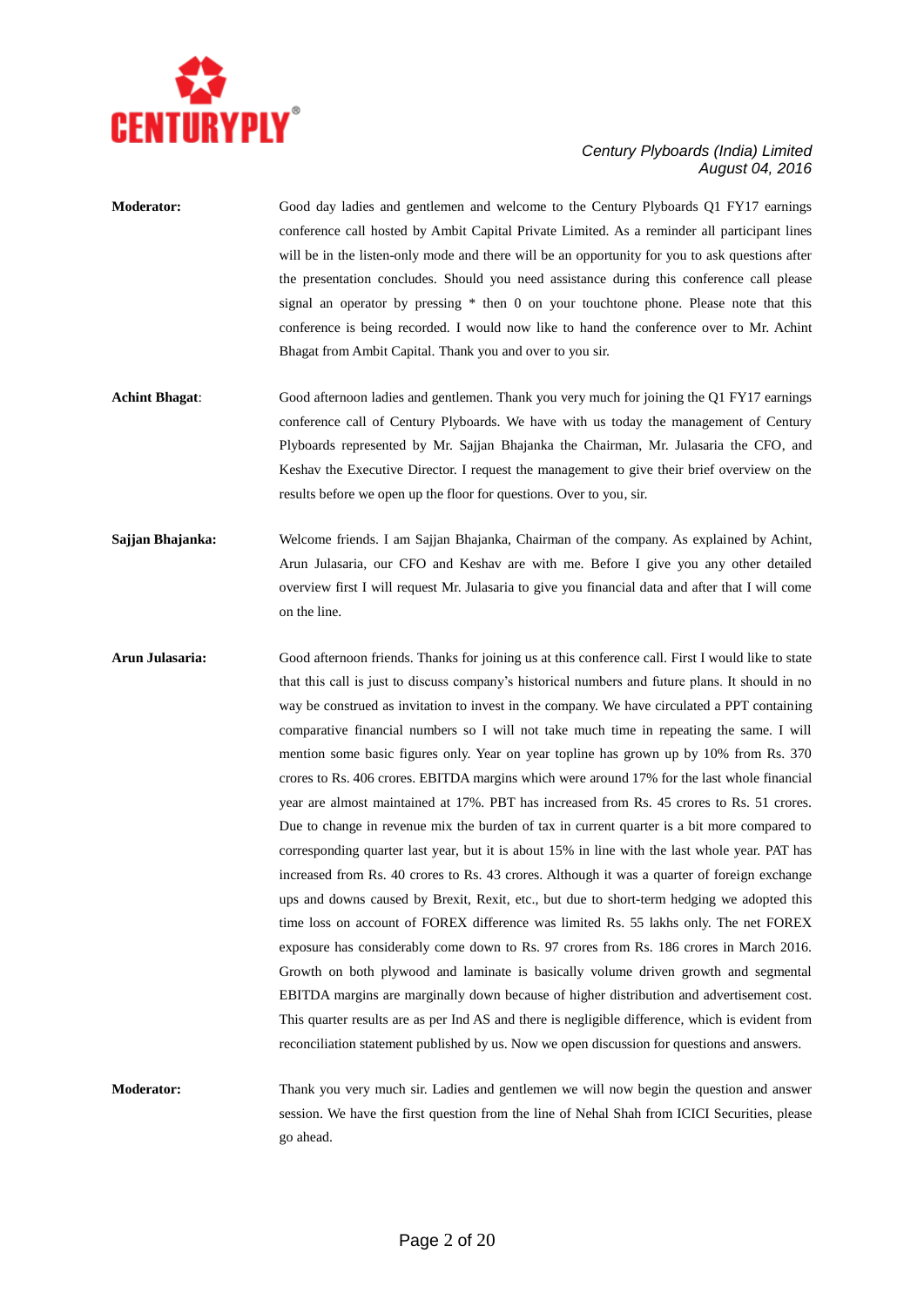

# **Nehal Shah:** Couple of questions from my end. From the plywood segment can you give us a breakup between the premium and the commercial which is Sainik segment and volumes and revenues. Two, the PLPB segment which has shown degrowth in volumes and revenues.

- **Sajjan Bhajanka:** Mr. Julasaria will give you the figure but the pre-laminate background I am giving you. Earlier we were buying particle boards and other things and pressing it. So as we have already commissioned our particle board plan, we have already commissioned it last week. So now we are planning that in future we shall use our own board. Our particle board capacity is very high, so the present capacity would meet only 25% of pre-laminating requirement. But we are likely to install another line also with double capacity for pre-lamination. First we will stabilize it and then in another 3-4 months we shall commission the second line. And maybe if logistics supports we may bring some particle board from Chennai to Kolkata also. So that will work whether to import directly to Kolkata is better and with disposal of our entire particle board in South India only if it is advantageous we shall do that or otherwise if by coastal cargo if we can bring to Kolkata at lower cost so we will try to explore that option also.
- **Arun Julasaria:** If you see, the volume of the plywood in Sainik has gone up by 30% but you will appreciate that base of Sainik is small. It has gone up from 9520 cubic meter to 12340 cubic meter. Growth of premium is nearly about 7% and an average growth is near about 12%. It is from 31826 cubic meter to 34151 cubic meter.

**Nehal Shah:** And can you give us the value breakup as well, the revenue breakup?

- **Arun Julasaria:** Prime has gone up from Rs. 155.8 crores to Rs. 164 crores and Sainik has gone up from Rs. 39.9 crores to Rs. 52.3 crores.
- Nehal Shah: So that means in premium we have taken a realization cut.
- **Arun Julasaria**: Realization is a bit down by almost 2%.
- **Nehal Shah:** Any reason? Is it because of additional scheme because of the current environment or any other thing?
- **Arun Julasaria:** It is marginally down.
- **Sajian Bhajanka:** Like raw material prices have come down, our competitors they have decreased the price just to be in line with them; we have also given 2% additional discount.
- Nehal Shah: Coming back to pre-lamination, I did not understand why exactly the sales were down? Was it because of a transitional phase where we have cut down on the procurement and we are now trying to stabilize this unit and then start the PLPB sales again?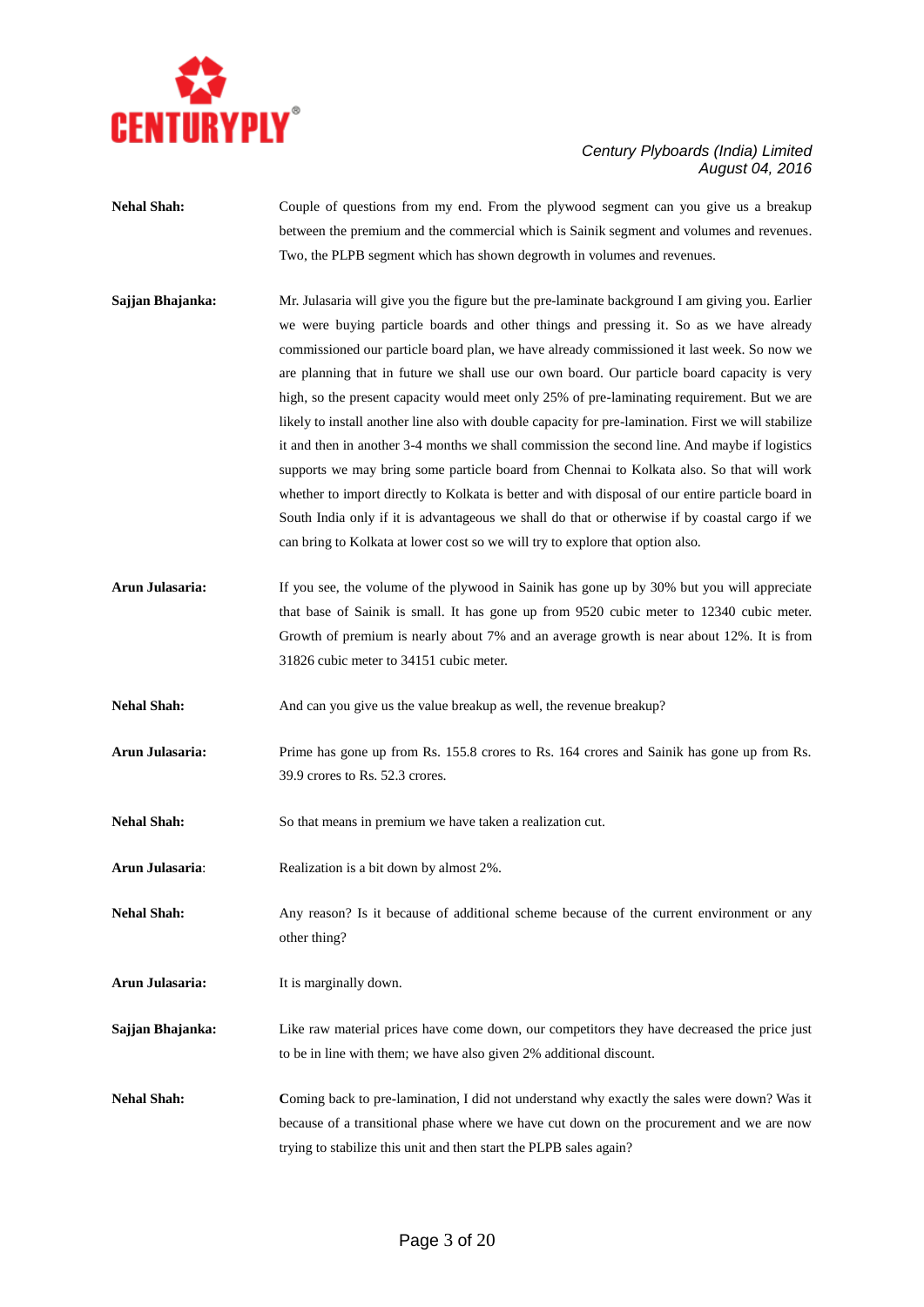

- **Keshav Bhajanka:** The basic reason behind the same is that the pre-lam when you import there is a very very low profitability. So since our particle board plant was coming up and particle board plant was marginally late by a month, we decided that we will cut short our imports and we will focus on higher profitability and sales. We will come post commissioning of the plant. And this is the same in the next quarters you will see a pre-lam segment growing and the profitability in the pre-lam segment growing substantially.
- **Nehal Shah**: What kind of margins can PLPB have at 60-70% operating level and when would you expect the PLPB plant to come back to say around 70-80% utilization levels?
- **Keshav Bhajanka:** So we are talking about two separate plants. Pre-lam capacity basically is a very minuscule investment. When you look a particle board plant, for the particle board plant we can look at EBITDA of in excess of 30% actual capacity. And during the course of this year, towards the end of this year I am sure we will be operating at 70% plus capacity at the end of the trade. So from next year onwards it will definitely be 70 plus. Over the course of the year since we have started late it will be lower, but over the course of next year we will be at 70% plus.
- **Nehal Shah:** That is FY18 you are saying.

**Keshav Bhajanka:** So I think last quarter of this year we should be working at around 70% capacity plus.

- **Sajjan Bhajanka:** I am more optimistic than Keshav. I do not see any reason why we shall not be able to operate at 90% plus capacity because every day we are improving it. It is only 5-6 days we have started it, so the first day it was around 25 cubic meter then 30, 40, 50, 60. So every day we are increasing the capacity and we have not started shifts. So I think around 140-150; what Keshav is talking 70% that we shall achieve within a month. And then it will depend as a quality report is very good. Our people they have given the quality report is excellent with better quality and better other things and marketing network because last year we did not do but before that we were importing particle board and marketing it. And then there were sometimes quality concerns and other things. So then we decided we shall wait until our production starts.
- **Nehal Shah:** But sir what about the pre-lamination capacity because that is currently...
- **Sajjan Bhajanka:** That we have to wait because we are putting up MDF plant also, so MDF plant capacity around this particle board is 180 tons per day. Actually it is 200 cbm per day. But we assume this is 180 that is achievable and similarly our MDF is 600 cubic meter per day. So MDF we have ordered for a very high capacity pre-lam line and maybe we shall repeat that line for our Chennai plant also. So that will be three times our existing pre-laminating line. And the Chennai and Kolkata pre-laminating lines are the same. So now because construed marketing we are attempting for this pre-laminated particle board and MDF so maybe with that we shall commission both the line to the maximum possible utilization. So this shall contribute little more in this financial year.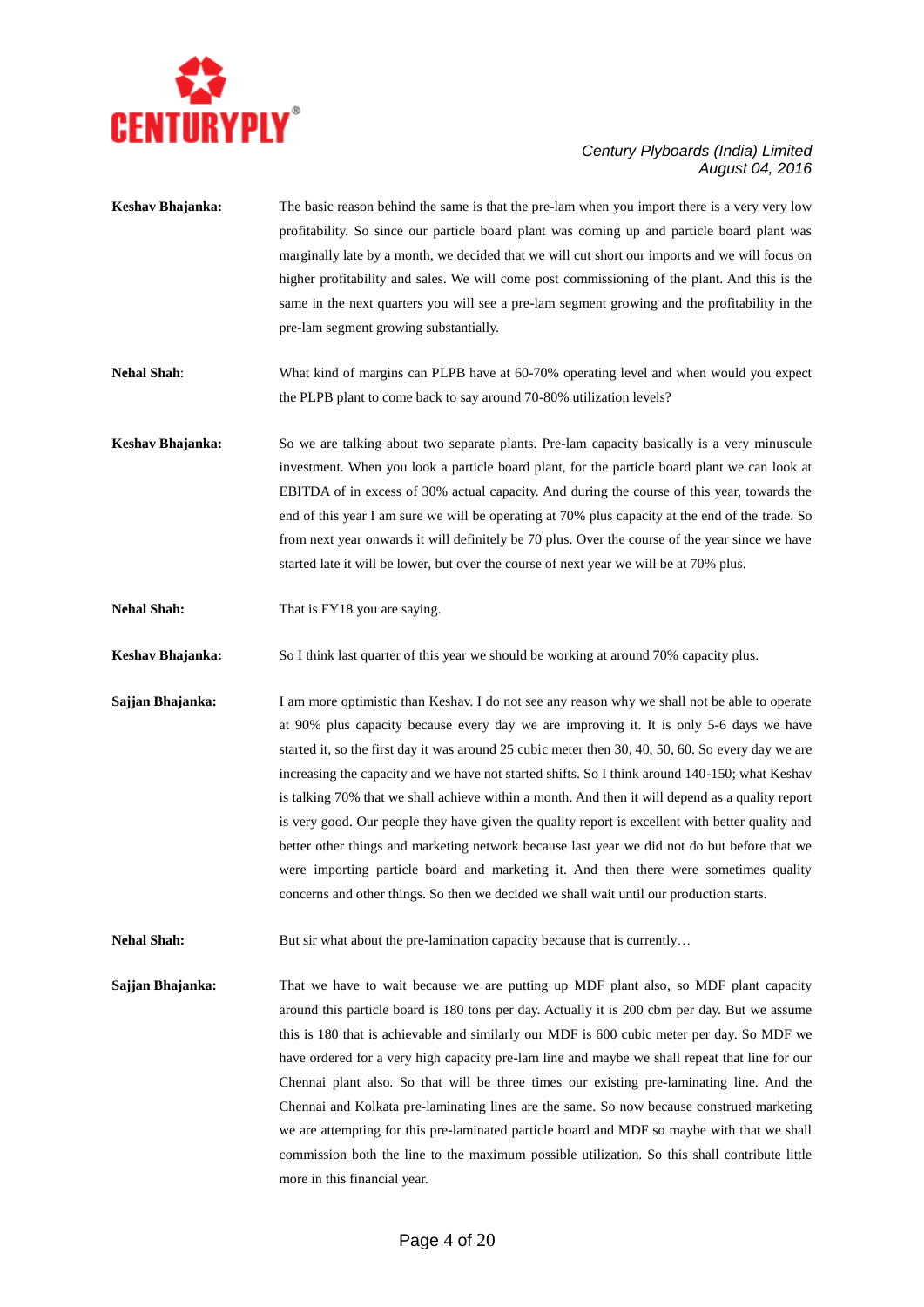

| <b>Nehal Shah:</b> | So basically till the end of this year we will have a large proportion of only particle boards<br>being sold?                                                                                                                                                                                                                                                                                                                                                                                                                                 |
|--------------------|-----------------------------------------------------------------------------------------------------------------------------------------------------------------------------------------------------------------------------------------------------------------------------------------------------------------------------------------------------------------------------------------------------------------------------------------------------------------------------------------------------------------------------------------------|
| Sajjan Bhajanka:   | Yes, because at the moment there is over-capacity in pre-lamination and even directly selling it<br>without pre-laminating it is giving almost equal realization. So there is virtually no value<br>addition, but this is not going to continue forever.                                                                                                                                                                                                                                                                                      |
| <b>Nehal Shah:</b> | But is it because of China being more competitive here in the segment?                                                                                                                                                                                                                                                                                                                                                                                                                                                                        |
| Sajjan Bhajanka:   | Small manufacturers lot of them they have mushroomed all over the country. They import<br>only one press, manual press without any automation and they are buying particle board and<br>pre-laminating it. So they are there but we have other advantage, we have advantage of quality,<br>quality product and wide range. And there is some scarcity of particle board because as stated<br>décor is not functioning properly that the largest plant in India. So that plant is disturbed, so<br>that has created some vacuum in the market. |
| <b>Nehal Shah:</b> | Last question, can you give us realization sense on the particle boards and the pre-lam particle<br>boards separately per CBM?                                                                                                                                                                                                                                                                                                                                                                                                                |
| Sajjan Bhajanka:   | We are assuming that net realization at our level will be near about 12,500 per cubic meter of a<br>plain board.                                                                                                                                                                                                                                                                                                                                                                                                                              |
| <b>Nehal Shah:</b> | And the PLPB would be around 20% higher?                                                                                                                                                                                                                                                                                                                                                                                                                                                                                                      |
| Sajjan Bhajanka:   | We have no readily available figure, but around 25% to 30% is cost of pre-laminating it and at<br>the moment it is almost similar with higher realization.                                                                                                                                                                                                                                                                                                                                                                                    |
| Arun Julasaria:    | In case of pre-lam, pre-lam cost depends upon the thickness. So it is very difficult to speak in<br>CBM sense.                                                                                                                                                                                                                                                                                                                                                                                                                                |
| Sajjan Bhajanka:   | So like higher thickness shall have less cost addition. Lower thickness will have more cost<br>addition.                                                                                                                                                                                                                                                                                                                                                                                                                                      |
| <b>Nehal Shah:</b> | Sir in fact I just forgot. Two things again, one is the Laos issue which has happened with<br>respect to the ban on processed veneer raw timber whatever is the noise which we are hearing<br>and two is the GST noise; obviously GST has been passed yesterday. So what are your<br>thoughts on both the issues which are very very important issues for us.                                                                                                                                                                                 |
| Sajjan Bhajanka:   | First on Laos issue, there is change of government in Laos and the new prime minister was a<br>little worried about the illegal forestry going on in Laos. So first they banned the export of<br>timber.                                                                                                                                                                                                                                                                                                                                      |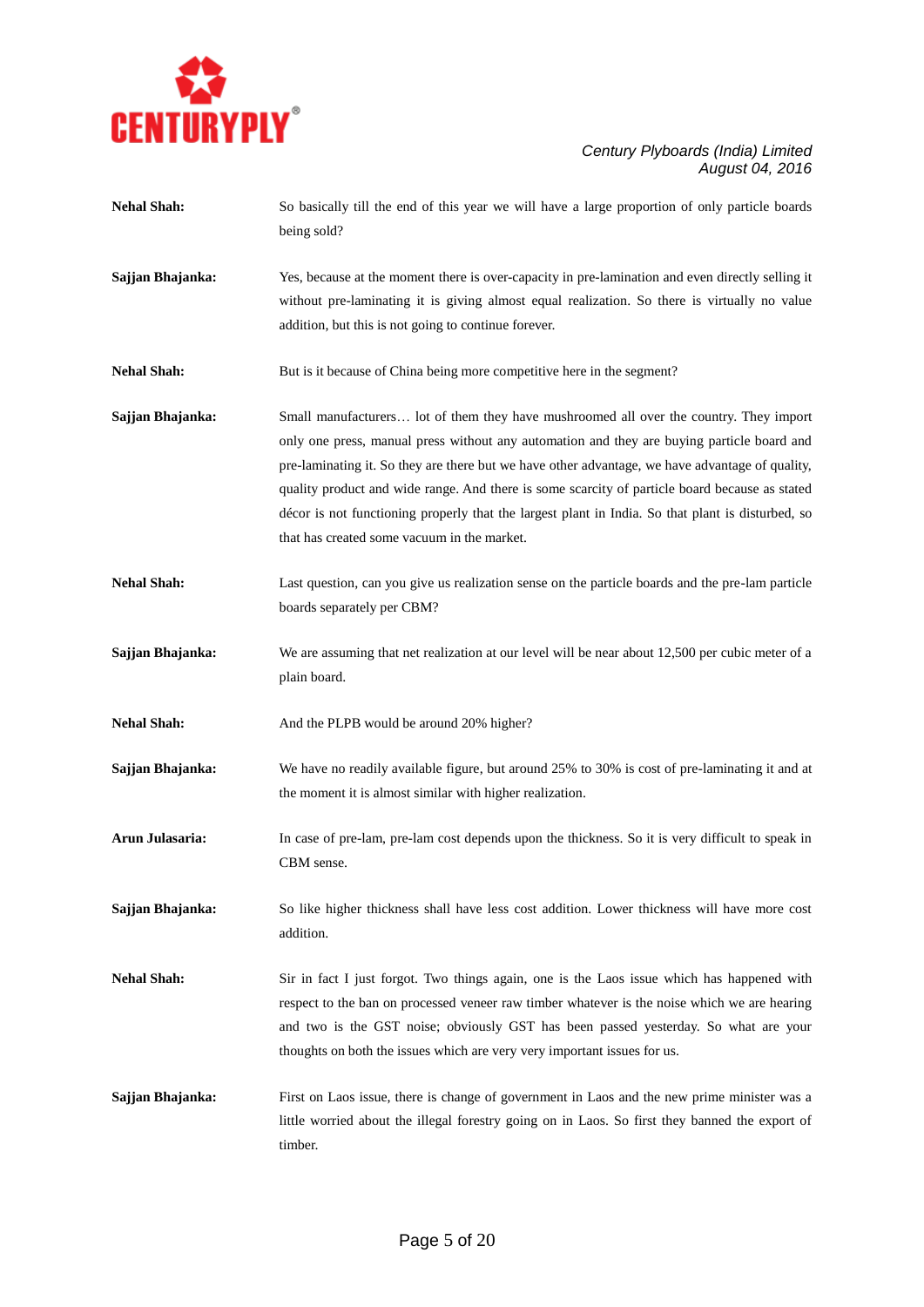

**Nehal Shah:** It was banned earlier also.

**Sajjan Bhajanka:** Yes, earlier it was banned but at that time timber export was allowed because last year we imported lot of timer from Laos. So after that only it was banned, after the new government came and after that they have banned the export of unfinished products. So the classified veneer also is unfinished product. Then we have taken up the issue with the government and a lot of negotiations and things were there. We have produced document that veneer is covered under separate HSN internationally like pig iron, sponge iron, other things. They are never a finished product but in itself they are finished product. They are international commodity and freely tradable and none of the countries in world have ever banned veneer export. And the government accepted our argument and then we have another argument that the timber available in Laos is Gurjan, that Dipterocarpus variety which gives very good quality of face. So their face is around 70%, core is around 30% and if they do not allow export then the entire timber is to be used in plywood where the value of face is minimum four times of the core. So this thing they will be wasting then people, whoever would use this thing, they will use entire quantity in making plywood whereas face requirement in plywood is below 10% and core requirement is 90%. Whereas the yield from the Keruing timber is 70% face 30% core. So unnecessarily it is like while going to the drainage, so government accepted that argument. So in principle they have decided to allow export of face veneer and they have taken a decision the core they will not allow. Only they have given some time, maybe 2-3 months, until then only they will allow core veneer and after that entire core is to be consumed in the country, in Laos only. And additional phase because it is a precious metal, it is more than in ratio so the policy decision wise they have taken it. So our factory loading has already started and we go to the permission through all the factories of loading face veneer and at the same time they access our capacity and the inventory of the timber and everything. So almost they have given us clearance up to March next year. So whatever we shall be producing, we go to the quota, we go to the capacity assessment and we are putting up a plywood factory also. In Laos, that is under the FDI route. We are putting up two factories, one is like veneer in it in the timber prone area where this Dipterocarpus, i.e. Keruing timber, is available in plenty. So there we are putting up four lines that is in FDI route. They have given us permission; they have given us land and another factory in joint venture. So we have taken local partner and joint venture route and there we have established a plywood factory. And that plywood factory would be able to consume entire core by our own all six units where all are functional. So that factory will consume all the course generated by all the factories and that material we will bring to India, their finished product and veneer we shall continue to export to India. There also our strategy is that we have six units in India, so we import entire phase to India to our units then we grade it in India and the superior grades we use in Century Plywood and then the inferior grades we sell in market at discounted rate.

Nehal Shah: But currently whatever core is remaining after peeling off the face veneer that is currently lying as inventories.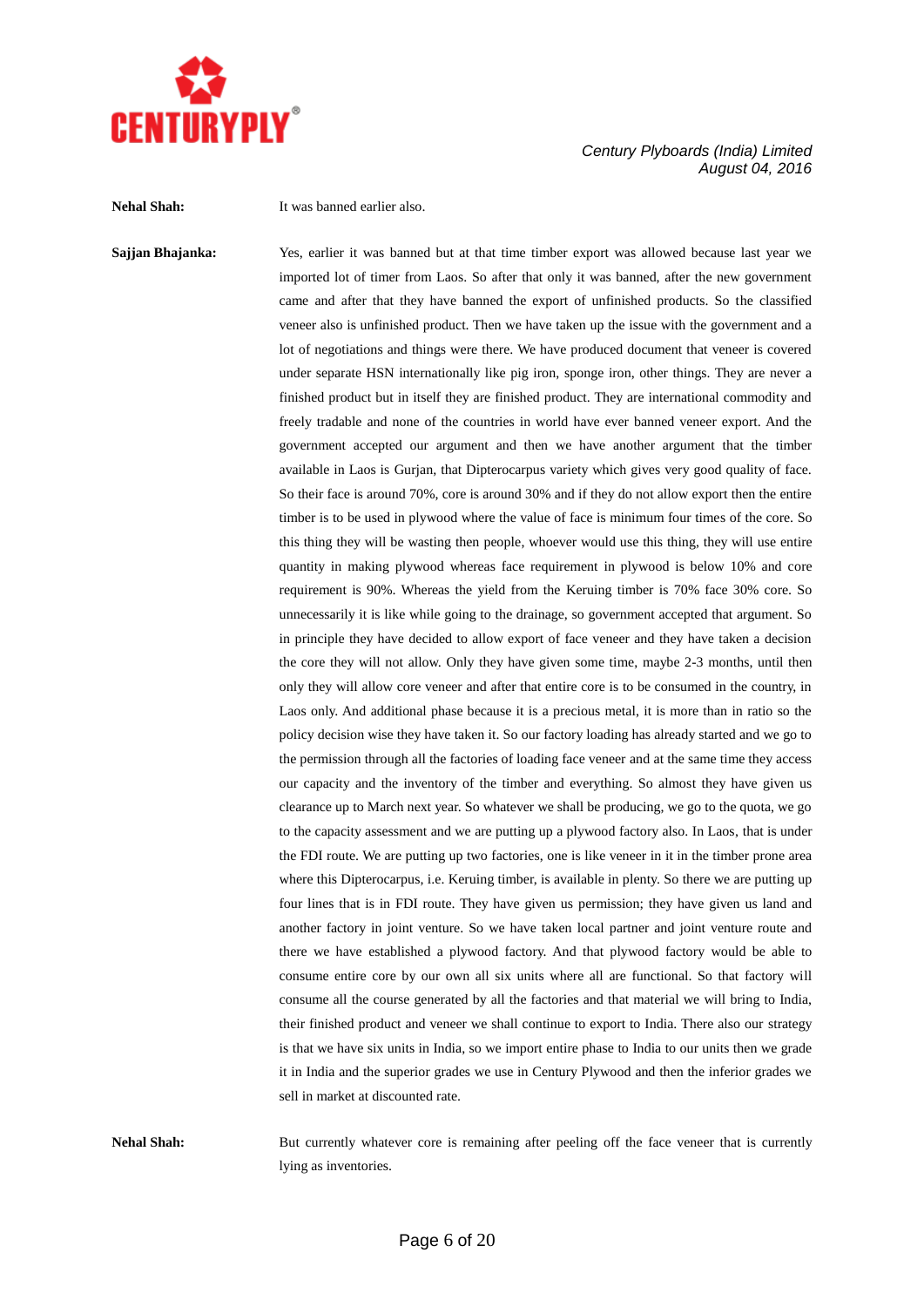

**Sajjan Bhajanka:** With the existing stock they have allowed to export the core veneers. But as our factory is just likely to commission, so internally we have decided not to bring core to India because you know logistic cost is very high. Laos is a land locked country, so entire veneer goes from Laos to Vietnam and then from Vietnam to India and then again there is equal tax per cubic meter on core and face. So that tax itself is very hefty. And the net realization of core coming all the way to India is hardly \$250 per cubic meter whereas the face realization is more than \$600 per cubic meter. **Nehal Shah:** When are these units expected to come into operation, both the JV one and FDI? **Sajjan Bhajanka:** Three units are already functioning. **Nehal Shah:** The plywood one. **Sajjan Bhajanka:** The plywood one is ready. This 29<sup>th</sup> through 31<sup>st</sup> I was in Laos. I have returned on 31<sup>st</sup> evening only. So that was almost ready and they are targeting it to start on 15<sup>th</sup> of August. **Nehal Shah:** The FDI one? **Sajjan Bhajanka:** No, the JV one. But with joint venture also we have taken permission in name of Stege Lao, but she was our employee, senior employee, local employee. And they have entered into agreement with us that they will charge a fix amount of \$48,000 per year, so that is maybe around Rs. 30 lakhs. Then they will not have any claim in the profit. Because usually our modes operandi is that face veneer and other things whatever we generate there, we transfer to India at cost price and the profit is then booked into the company only. **Nehal Shah:** And sir the FDI route will start when? **Sajjan Bhajanka:** That will also start. The factory is almost ready and there is some issue with power connection and other things. So within August that will also start and there we have almost 20,000 cubic meter timber in our factory and our ports. Nehal Shah: And sir the capacity for both the factories put together would be? **Sajjan Bhajanka:** Now we have altogether 6 factories in Laos and due to this restriction and other things, lot of other aspirants from India they have backed out. So it was positive for us that it will save us from a tough competition in future. Like Burma, everybody has entered Burma and there is scarcity of timber now and Burma government is also considering to regulate timber operations and that same thing would have been in Laos. At the right time they have intervened, so we shall be comfortable. And we had a lot of discussion with government. They are considering allowing us very vast forest area with a condition that we shall go for FSC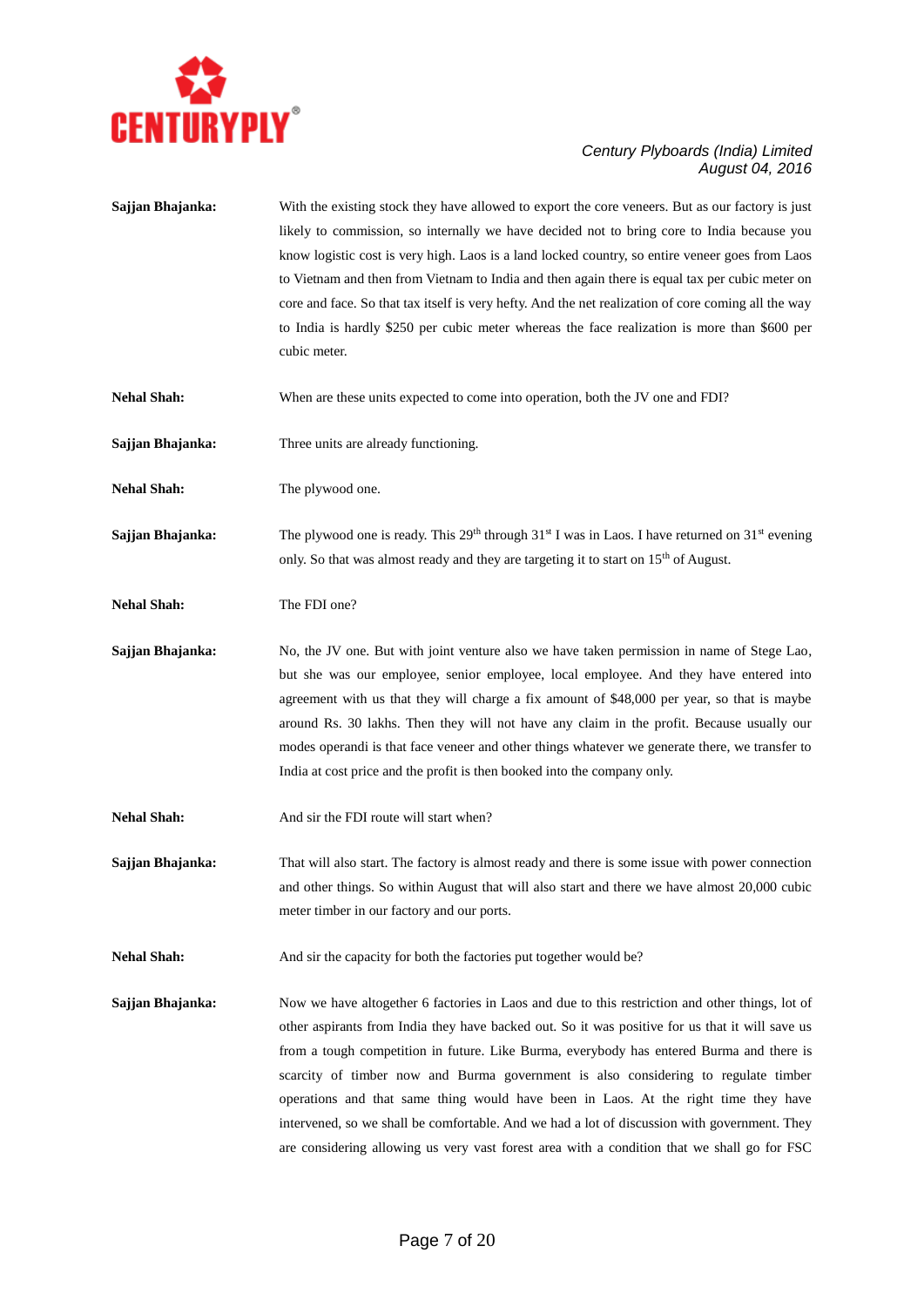

Certification and as per FSC regulation only we shall do the logging. So maybe in future lot of possibilities are there.

**Nehal Shah:** And sir lastly your thoughts on GST.

**Sajian Bhajanka:** GST, as we have discussed earlier also, now the implication of tax on us is around 30% and if GST is 18% we are going to save 12%. If it is 20% we are going to save 10%. And this 10% we are not intending to retain. So maybe 50-60% of this we shall pass on, so it will improve our profitability and whatever we shall pass on that will improve our compatibility. And at the same time like the unorganized sector they will be under pressure because there is also huge import component in their manufacturing. So now chemical and other things whatever is imported government will charge GST at the first point when the material enters India. So after that the Middle East this will not have anything to manipulate that they can give to them to undervalue and this thing. And like the dealers they hardly add 5% value. So their implication would be additional 0.9% if they add 5% value. So they will insist onto the full billing, for they will not go for under-valuation.

**Nehal Shah:** Sir another thing, today timber is out of the excise ambit, right?

- **Sajjan Bhajanka:** Yes, that is the main point.
- Nehal Shah: And VAT is applied on timber today.

**Sajjan Bhajanka:** But like on timber VAT is applied and this GST will be applied on timber.

**Nehal Shah:** Then it is a big positive for this.

**Sajjan Bhajanka:** Yes, so now the timber import if it is from FTI areas like from Asian there is 0 custom duty and there is 0 countervailing duty and only 4% SAT. So at that they bring and then manipulate and all the people they do undervaluation. So this will not be possible in future because they have to pay their entire 18% at the time of import then they will be compelled to recover that money.

**Nehal Shah:** And sir, even the domestic timber sourcing, that will attract GST?

**Sajjan Bhajanka:** I am not sure. They have not notified, like it is plantation timber from the agro-forestry so whether they will keep it exempted or they will impose GST on this is a question because it will tantamount to be an agricultural commodity. But the biggest advantage we shall have, because now they have SSI exemption. So that exemption is if their last year's turnover is not 5 crores then this year on 1.5 crores they will get 100% exemption. So intentionally they keep within Rs. 5 crore total turnover, so that year on year they can keep on availing the first 100% exemption on first Rs. 1.5 crores. So that thing now may not be possible in future because the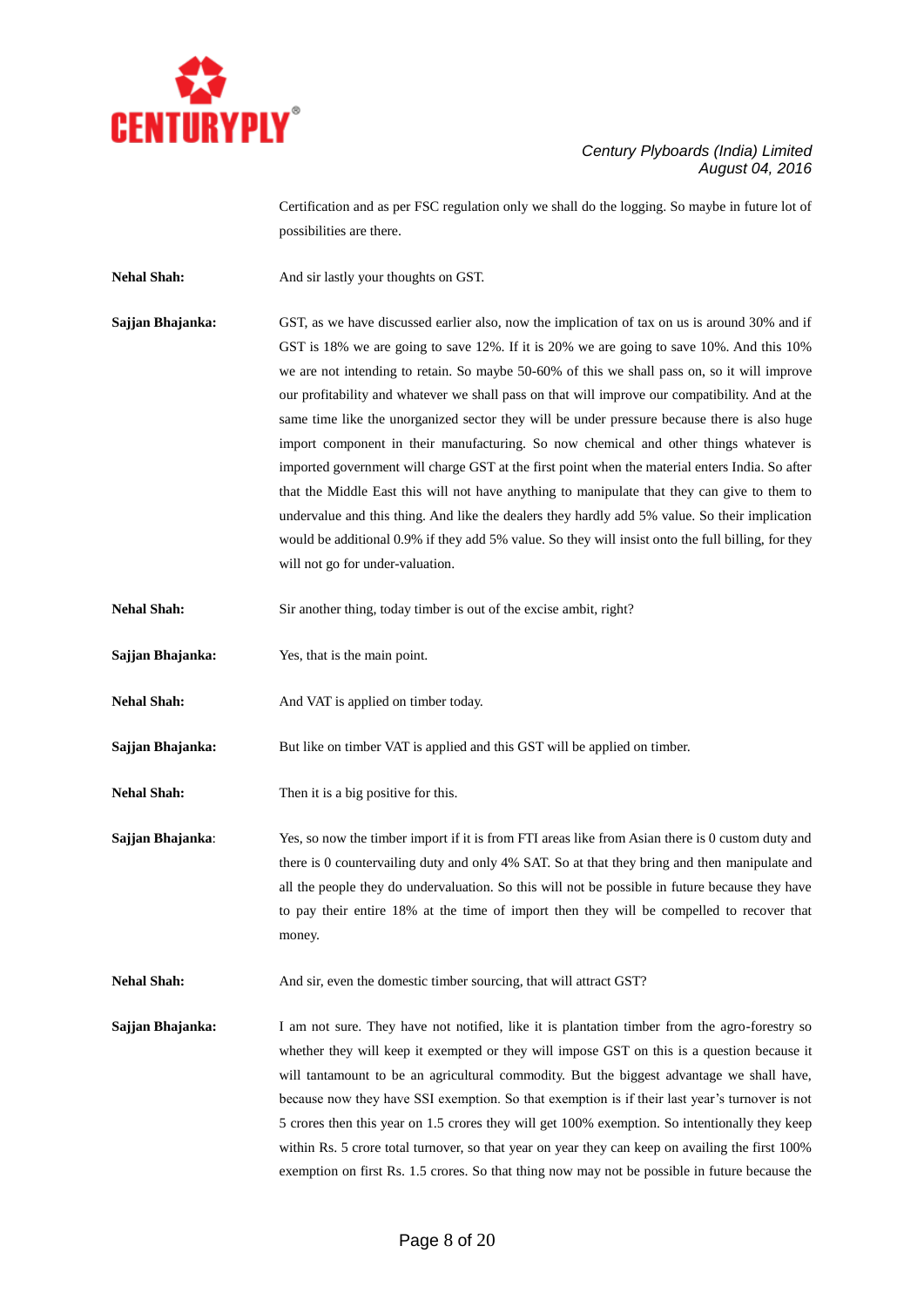

insistence of the dealer and buyer and traders for the full billing so they will be compelled to issue full bill and earlier they were issuing the challan, later on when the material reaches the destination they used to throw away all the challans and make the thing clandestine. So in GST like platform that will not be possible.

**Nehal Shah:** So the talks are right that the threshold limit is going to cut down to 1 million, so Rs. 10 lakhs?

**Sajjan Bhajanka:** Yes. No ply factory can survive at 1 lakh, 10 lakh or 50 lakh or 1 crores, so in that case this is thing of past for them.

**Moderator:** Next question is from the line of Kaurang Ved who is an investor; please go ahead.

**Kaurang Ved:** Sir as you said in the annual report that last year was a challenging year for the company and your best is just around the corner. So previously you have shared that your aspiration was to reach Rs. 5000 crores revenue by 2020 with a 10% PAT margin. Now with GST around the corner plus our new MDF plant will be coming up in the near term; so I think all the building blocks are in place for our company. So do you see us achieving that target or you would have to revise it. So any thoughts on that will be highly appreciated sir.

**Sajjan Bhajanka:** Last year when we shared between this thing and this thing GST delayed by one year. So maybe this target we can revise up to 21. So this 1 billion revenue we are contemplating by 2021 and like all things other things are there in place and like you have seen we have created a new brand to target the mid-segment that is Sainik. So now Sainik is also a very popular brand and so the opportunity we shall get by migration of the quantities from unorganized sector to organized sector... so that we will tap through this brand. And then we may acquire some units either on the job or maybe on these things under the technical control of ours we share procure material from other units which will not be viable on its own after the GST. So there is ample opportunity. We shall get over from MDF and what I feel there would be hefty growth of MDF. So maybe in the coming 2-3 years we may have to put more MDF plants.

**Kaurang Ved:** And sir our PAT margin showed around 10% odd, that level should hold or…

**Sajjan Bhajanka:** Yes, we are targeting and we are trying our best to hold that 10%.

**Keshav Bhajanka:** Actually in line with what the Chairman has said, post GST and post our current position with the MDF plant coming in, all the building blocks are probably in place and the last time that sudden change took place in the industry was 2008 when the excise duty was revised from 16% to 8%. At that point the share of the organized sector increased from 10% of the industry to 30% of the industry and if GST causes a similar change which it should or rather a higher change in the coming 2 to 3 years then definitely the Rs. 5000 crore target will be achievable in 2021 if not earlier. Other than that MDF is a very profitable and lucrative segment. Particle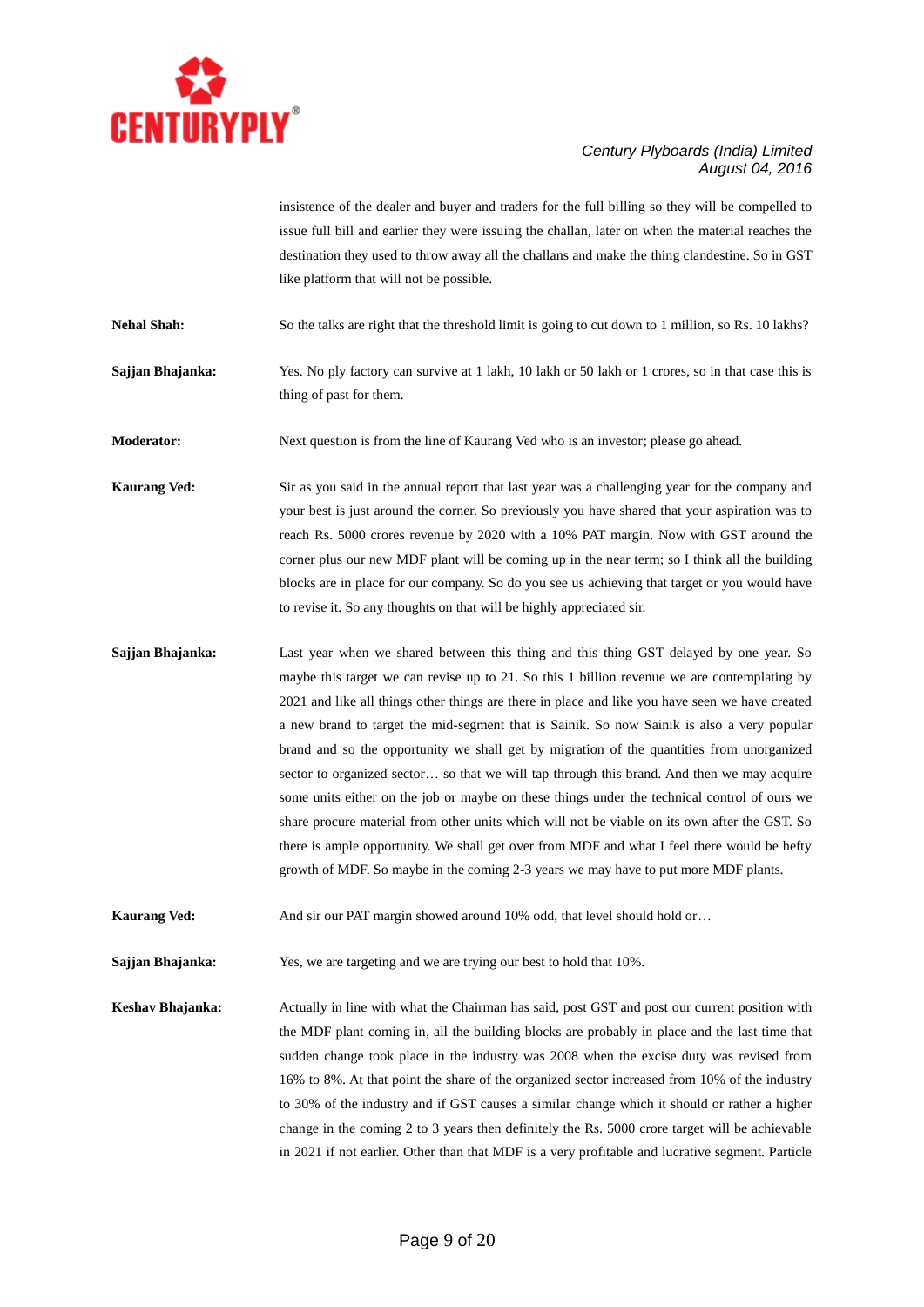

board is a profitable and lucrative segment. So going forward PAT margins should be around 10% or could even be high.

**Moderator:** The next question is from the line of Neha Talreja from Emkay Global, please go ahead.

**Neha Talreja:** Just two questions from my side. One is that we have seen a sharp decline in the laminate segment, I mean the exports are down. So if at all you could explain that what is the scenario which is going on in the laminate segment?

- **Keshav Bhajanka:** If you look at laminate segment, domestic we have 27% year-on-year growth. Exports, we do have a growth but the problem is that due to Ramzaan in three of our main export markets we have not been able to ship material out in June because they would not have any dispatches. That has been moved to July. So it is just causing a shift of one quarter and the degrowth that you are seeing when you see a disproportionate growth in the current quarter. So I think it is just a quarter-on-quarter effect because this time Ramzaan took place in July, so because of that we could not make. I think middle of June to middle of July, that was the time period. So we could not make dispatches to Indonesia and other countries during that time period. Now when those dispatches have taken place you will automatically see an increase in the turnover for this quarter, which was going to compensate for the deal what you saw earlier.
- **Neha Talreja:** And secondly sir on the realization side, I mean we have seen sharp decline in realization for both laminates as well as plywood on a YoY basis. So, any specific reason for decline that we have seen?
- **Keshav Bhajanka:** Laminate's domestic the decline in realization was just due to a changed product mix. We have started selling some more point 8 mm in addition to the pickup again because the proportion of 1mm is going to increase further. So this growth that you are seeing is likely to now continue for a faster pace in 1mm compared to 0.8mm. Going forward, domestic laminate should have a similar realization to last year if not more.

**Neha Talreja:** Okay sir, this similar side we are seeing with the plywood also...

**Sajjan Bhajanka:** In plywood if you see the realization is not drastically down. It is marginally down.

**Keshav Bhajanka:** There is increase in Sainik sale because the cost of Sainik is less and like realization is also less because Sainik sales are picking up and it is as per our strategy because we are supporting this brand and we are creating some dedicated dealer for Sainik to take care of post GST era.

**Sajjan Bhajanka:** Realizations are substantially down only in face veneer or commercial veneer. That was because fresh goods were not coming from Laos and most of the goods we sold were of lower grades.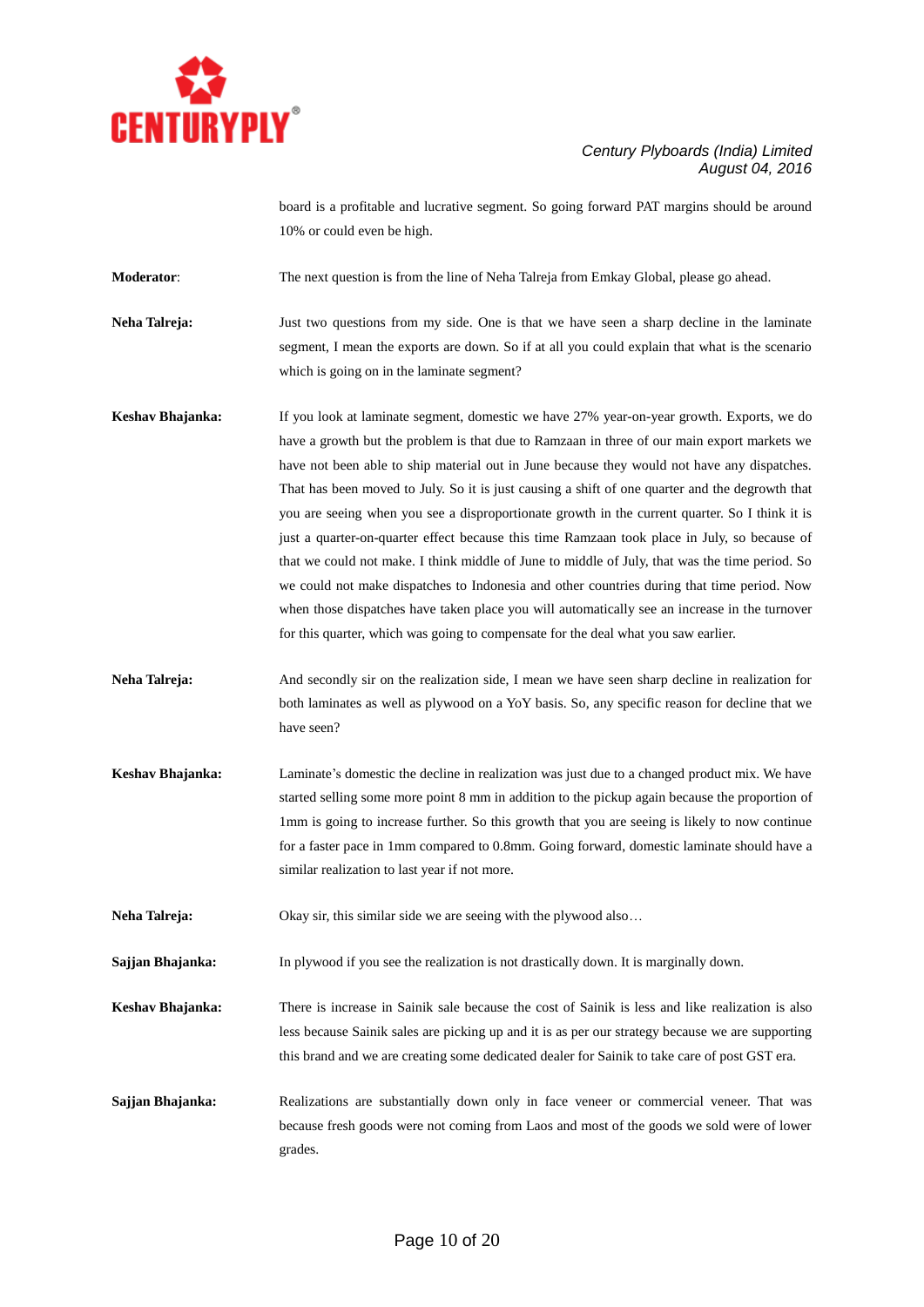

- **Neha Talreja:** Okay, so it is basically not with the like to like product, it is only to do with the change in the product mix.
- **Sajjan Bhajanka:** You are seeing the whole segment, but if you see the plywood as such it was only marginally down.
- **Neha Talreja: So the flat question from my side would be how do you see the outlook for MDF segment** going forward because we have seen other players starting to export into the other markets because there could be an oversupply situation that is being highlighted by other players. So if at all you could give your view on the MDF market in the coming future.
- **Sajjan Bhajanka:** I am not convinced that due to one constant they are exporting. It is like strategic export. It is not due to the demand. And India is still a net importer and import was so much that government has to import anti-dumping duty from Laos and Indonesia. So still our segment is like 70-30 divided. Import is not less than 50% of our own production. Apart from these our competitor is exporting MDF to some Middle East country, they want to create a market for their upcoming South India plant. And I am sure and they have also said they are not making any profit out of that.
- **Neha Talreja:** Right sir. Sir, we would be targeting the domestic market and we see ample growth opportunity.
- **Sajjan Bhajanka:** Because for us, export opportunities are less because we are in North India, which is landlocked. So for us, like competitive product, import product would cost more, it will come either at Kolkata Port or Kandla Port and all the way they have to take it to North India, whereas we are present there and if we export from North India then we have to move the material again to either the Kolkata port or Kandla port, so again that will cost more. So North India, more or less Northern factories would like be on the domestic market and if any capacity comes in South, but I don't see any valid reason to export.
- **Keshav Bhajanka:** In the domestic demand the direct competition that MDF has is in the lower-end plywood that is of good quality selling at Rs. 50 to Rs. 55 per square feet. Going forward, that plywood is going to become far more expensive in the short duration because in GST the cost of manufacturing that plywood because the disclosures cannot take place or tax arbitrage cannot take place. The cost of unorganized sector lower-end plywood will increase. We should further benefit and enhance the base of growth of the MDF segment; so I think with that next year there should be a further growth in the market and we should have ample room to enter.
- **Moderator:** The next question is from the line of Ajeet Motwani from Bharti Axa Life, please go ahead.
- **Ajeet Motwani:** I could understand the tax incidence in GST where you could save about 10% to 12% but just wanted to understand the competitive dynamics. Let's say there are two modes of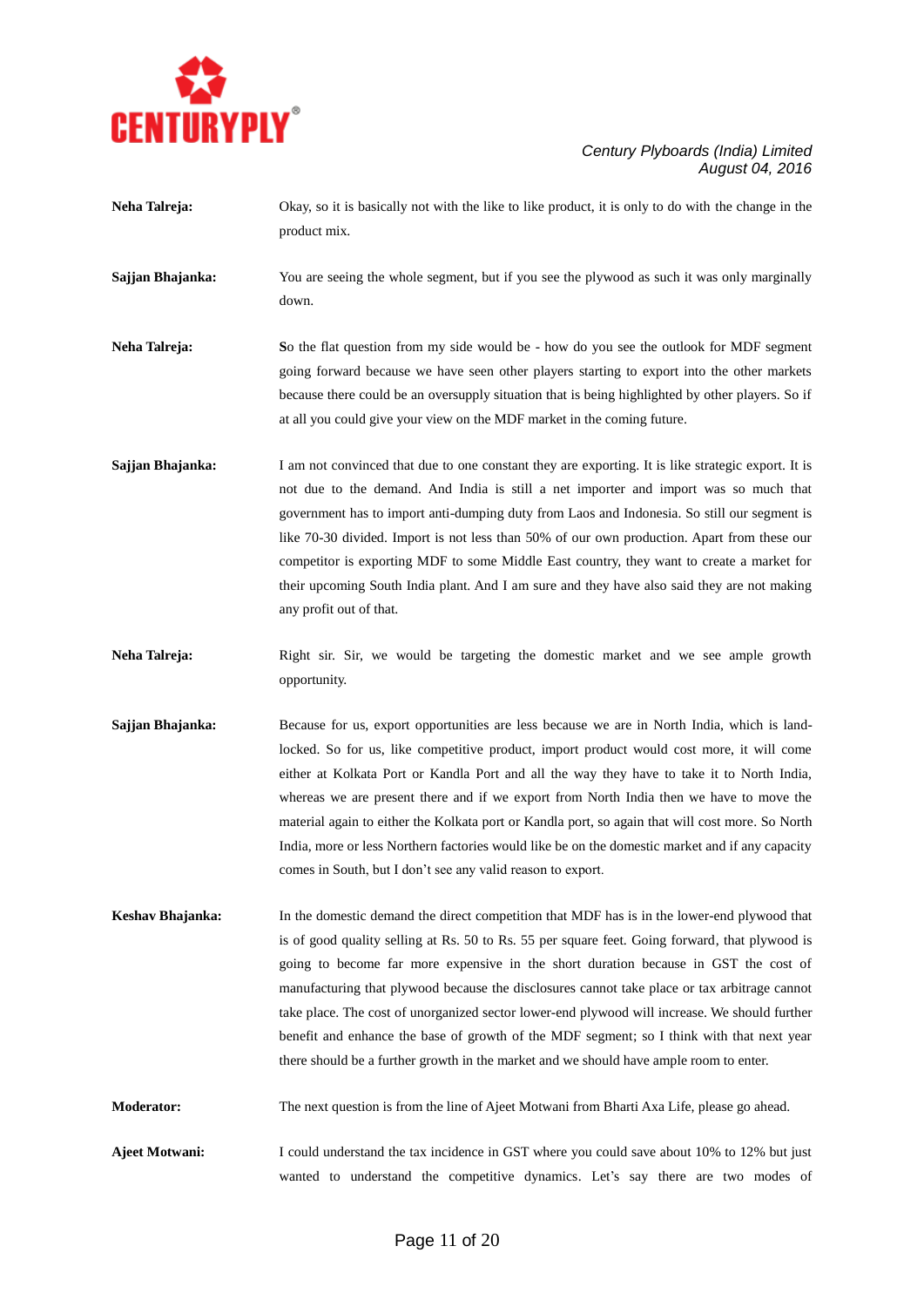

manufacturing of plywood – one is while you import the logs and another is the one which buy the **agroforestry** wood. How would the competitive dynamics or let's say the incidence of tax change between you and let's say an organized manufacturer who imports and manufactures plywood and secondly against a guy buy the **agroforestry 37.24** wood and manufacture the plywood. Under the two modes, how will the tax structure or let's say the competitive advantage change?

- **Sajjan Bhajanka:** Still in the organized sector the percentage of import is very high and unorganized they basically import either little bit of the adhesive or face veneer and that also they are not directly importing. So they are sourcing it from we people and more particularly from Century or there are some who have started production in Myanmar; so from them and the rest entire core and everything it is plantation wood and there are now a variety of plantation wood come up in India. So there is some hard wood, some soft wood. We are also sourcing Indian wood like **(Inaudible) 38.22** or this eucalyptus and for certain products we also use it and then we import core from Myanmar because we produce a lot of core for our factory so for the organized player the import component would be there and it will continue for some time and may be forever. And for the domestic player to be precise it is only face veneer that they are buying from the importers.
- **Ajeet Motwani:** In which case let say your incidence total tax as you said will come down from 30 to 18 or maybe say 20, wherein your cost of sales will come down by 10%, for a guy who is import from an organized sector who is manufacturing locally, will his tax incidence go up in GST?
- **Sajjan Bhajanka:** It will go up because so far they were selling and after that they were destroying the documents. So somebody has sold from say Ludhiana to Bombay and after the material reaches Bombay, he will ask "did you get the metal material? He will say yes, I got. He will say okay then you destroy this document, we too destroy this document." In GST, the first they have to take registration, it will be on a portal directly connected with the special distinct where they have to first deposit duty and after that against that duty only they can issue chalan and it is once recorded it cannot be undone later on and so there would be push also for the full compliance, there could be some under evaluation. Again, another deterrent for undervaluation is buyers, dealers because their component is only 5% and they have to pay additional duty on that 5% only, so that will tantamount to hardly 0.9%, if it is to say 18%, if it is 20% then it will be 1% so for 1% now a days nobody wants to take hassle so they will insist on full billing so that they need not made maintain any accounts other things and like this things so there would be pull from the dealers and at the same time there would be push from the imported material and at the same time like the procedural this thing compulsion because earlier they could have undone the transaction which is no more possible now.

**Keshav Bhajanka:** As you said, it was a biggest disadvantage earlier it is the fact that excise duty was not a benefit, was not an input tax for a retailer. Going forward, the total percentage of GST will be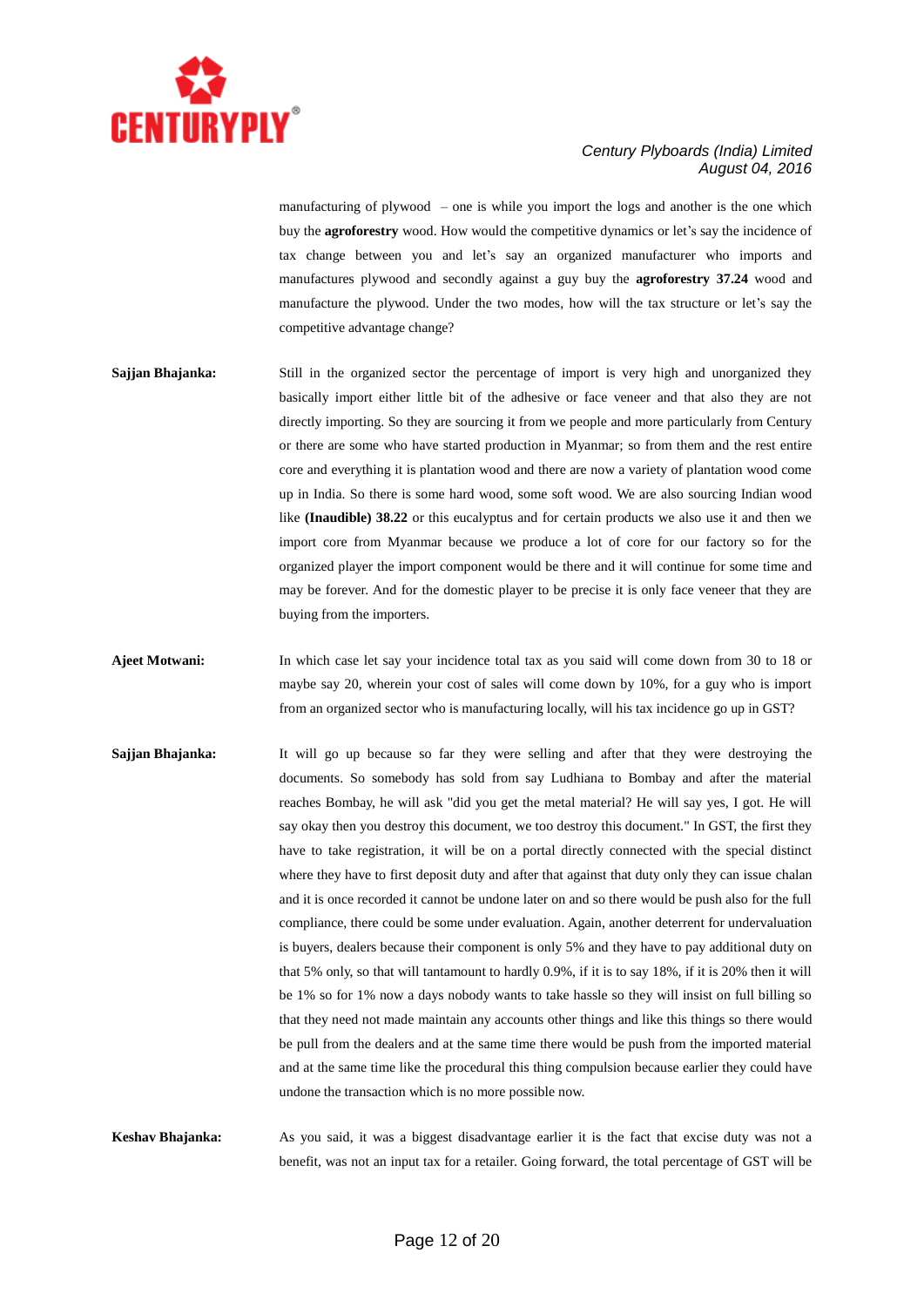

the input credit, so that is going to be very very big factor in convincing them not to party in arbitrage that is arbitrage not to part taken low evaluation.

**Ajeet Motwani:** So at the dealers' level would the differential which was let say about close to 25% to 30% today, would it come down to barely like 10%. Dealer level, let say if a guy who manufactures, assuming that this quality of the plywood is same let us take your Sainik one assuming that the quality is same would the cost differential between you and organized will come down?

- **Sajjan Bhajanka:** It will be breached substantially because now almost from the cheaper product to our product, it is 1:2 and still people are buying at that rate from us and like with these their cost will go up minimum by 10%. Our cost will go down minimum by 10%, so this gap would narrow down to below 25% to 30%, then on the merit of better quality after sales currently better brand equity, so with all these factors we shall be able to sell much more and then this second our like secondary line products which are already 15% cheaper than our Prime, so there will be in direct competition to them.
- **Ajeet Motwani:** Got it, in terms of the MDF plant usually how much time it should take to ramp up to let's say 18% 19% utilization?
- **Sajjan Bhajanka:** Like automatic line, non-stop country press. So, once it is functional it has to run at full capacity. There can be breakdowns; so initially there could be some teething trouble and there could be some stoppage but once it is fully commissioned it is more or less non-stop, it runs to the almost full capacity and it runs round the year and round the clock.
- **Ajeet Motwani:** The fact that you have been saying that you will also be targeting the retail channel B to C channel for it, how are the preparations that you have laid because in 9 to 12 months' time that plant would be up and running.
- **Sajjan Bhajanka:** We have already appointed exclusive people for MDF and particle board so as particle board is commissioned they have started marketing it and then the channel is more or less common for both the things. The same people are selling plywood, particle board, MDF, so there is not much difference. So we have almost 18,000 retail counters all over the country and network of more than 2000 dealers, distributors and so that network is there and many of them they demand these products from us. So there won't be much problem in marketing MDF and particle board.
- **Ajeet Motwani:** Okay, let say about a year or so to ramp up to about 18% 19% utilization.
- **Sajjan Bhajanka:** We are targeting to start our MDF plant in the month of February and so far everything on line; we have appointed one special agency that is companies realization, they have helped many people to adhere to targets and to achieve commissioning of the plants before the target. So we have assigned tasks to them and for them if they commission this within February they will get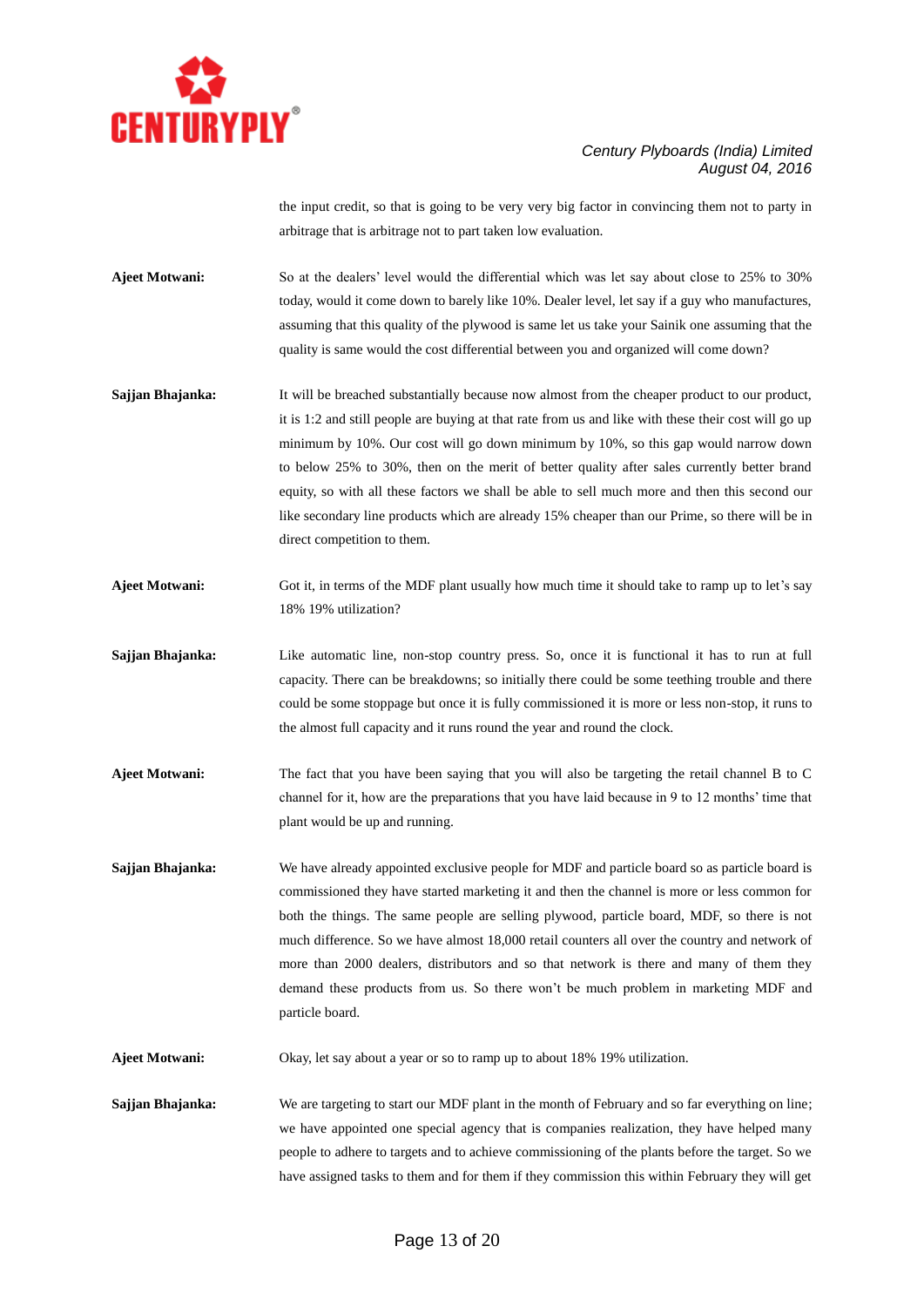

bonus of 50 Lakhs and if they cannot then they will lose the bonus. So as per them things are on target. We shall achieve the first production in February 2017.

**Ajeet Motwani:** And one last thing - recently there was the news of anti-dumping duty on MDF on Vietnam. Is the rate very different for different countries? Higher on let say Vietnam and Thailand and lower on others?

**Sajjan Bhajanka:** Even in the same country it is different for different suppliers. Now, they have imposed antidumping duty from Vietnam and Indonesia. It was not there in these two countries earlier. So, Vietnam it is more or less flat around \$45 or something per cubic meter but Indonesia there impose three less of duty, they have exempted one company from anti-dumping duty so that is zero duty on that company. On another company they have imposed only \$15 per cubic meter and another company they have imposed \$45 so that is there and so the 15 dollar per cubic meter player is the largest player, Yaodonghua; it is the largest exporter from Vietnam to India. So the impact would be around \$15, this is almost 6% of the landed price. Now almost all the country is covered under this thing, only some New Zealand or Australian companies otherwise also their product is very costly, so that is otherwise also on the merit not imported in India, but all other country Sri Lanka, they have covered earlier so China is attracting the highest duty.

**Ajeet Motwani:** Okay, so will it be like 6% to 25%, that range of duties is imposed at the landed price.

**Sajian Bhajanka:** It is very simple, there are many players from many countries and whatever India needs to import they will manage within the law, let's say within \$15 segment. So the implication would be hardly 6%.

**Moderator:** Next question is from the line of Prashant Kote from Sundaram, please go ahead.

- **Prashant Koti:** Yes. First thing most of them have been answered, just one thing we have in terms of demand. If you actually look at it, plywood volume demand 18% although it was in a very low base, it is still a pretty healthy number in that sense actually. If you could just give us a sense because you said last year was a little bad. If you could just cite some example over there in terms of how demand is really for the rest of the year as well, both in terms of plywood as well as in terms of laminates.
- **Sajjan Bhajanka:** If you go by our track record, we have been growing at the rate of 25%. So usually it was 15% volume growth and 10% value growth. That has been maintained for many years continuously for (+15) years, but last year it was flat. So there was demand constraint on 2 to 3 accounts one is actually less demand because of the premium housing and other things there is slump deliveries are not taking place, like real estate particularly the niche segment is under pressure and they are our target. The lower segment like low income group housing, they are no doubt target really and so that, there is some demand constraint and like offices, lot of hotels were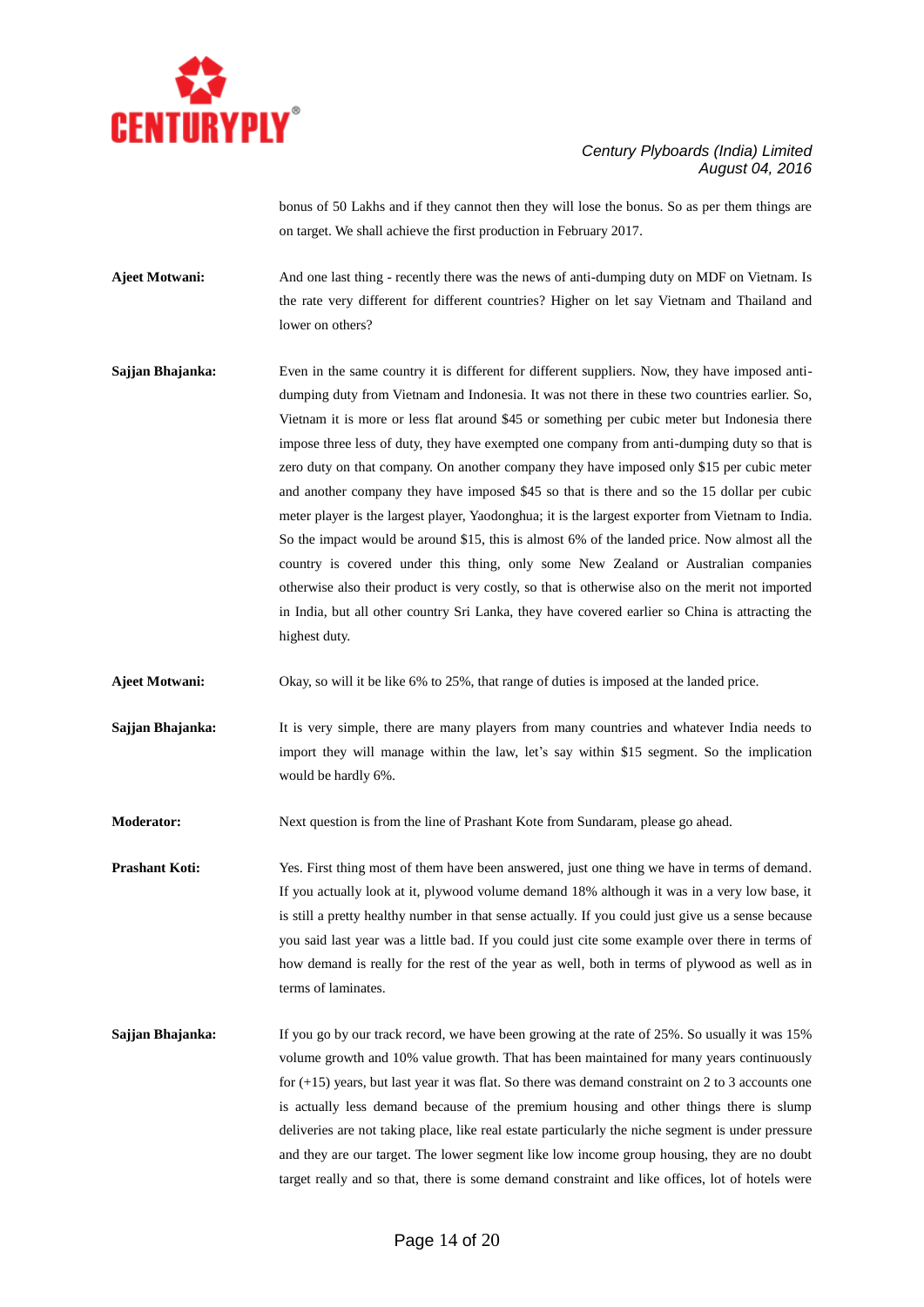

coming regularly in the past decades so there is little less activity in that sector, so that is one of the reasons and another thing this is housing for mass this thing that thing, what Modi Ji announced another things so still on the ground there is no progress but there would be to my knowledge like a lot of preparations are going on, so things will pickup. The third very important thing which was keeping us behind was the vast gap between the organized and nonorganized. So this price gap was killing us, so this year things are better because we have seen that we are growing already by 10% and with GST I think this gap will narrow down and that will widen our market.

**Prashant Koti:** Okay, I understand typically on the organized to unorganized part with regard to the GST part as well, but in terms of demand from the real estate I guess it is still pretty muted so that sense we will still not be.

**Sajjan Bhajanka:** We are not satisfied with 10% growth.

**Prashant Koti:** Right, so in that sense actually from talking about plywood 18% for the rest of the year, don't we anticipate more than a 10% kind of growth rate or kind of a 15% kind of a growth rate number?

- **Sajjan Bhajanka:** The plywood may not be 18% to 20% because one quarter already we have lost but the MDF demand would be a surplus demand, so the total topline of the particle demand would be there and next year onwards with all the things GST thing, MDF, particle board, the outsource materials like second level material from other acquired units. So there is a lot of scope.
- **Prashant Koti:** Also given that a large part of a demand obviously is being driven by the Sainik brand in the plywood part of it, just want to ask in terms of our margin performance. If you look at it for the last couple of quarters it has been pretty much where it has been, so we have still kind of maintained the EBIT margin for plywood at about 15% or so. Just want to understand over here our margin take because obviously we are going to be pushing a lot of Sainik going forward as well and obviously towards the end of the year we also going to have MDF as well. So just wanted to understand, is there a margin dilution anywhere in the cards further from here on or how do we look at it in terms of our margin scenario?
- **Sajjan Bhajanka:** MDF margins would be better because like with the anti-dumping and other things and particularly EBITDA margin would be much better because it will be a new plant and interest depreciation that will have still there is profit beyond state interest depreciation also. So that way MDF will not put any pressure on margin and like yes it is a cheaper product and the profitability at the moment in this Sainik is less in comparison to our prime product; but with other thing like GST and increase in volume, we are targeting to create this new segment and new brand keeping the post-GST era in mind,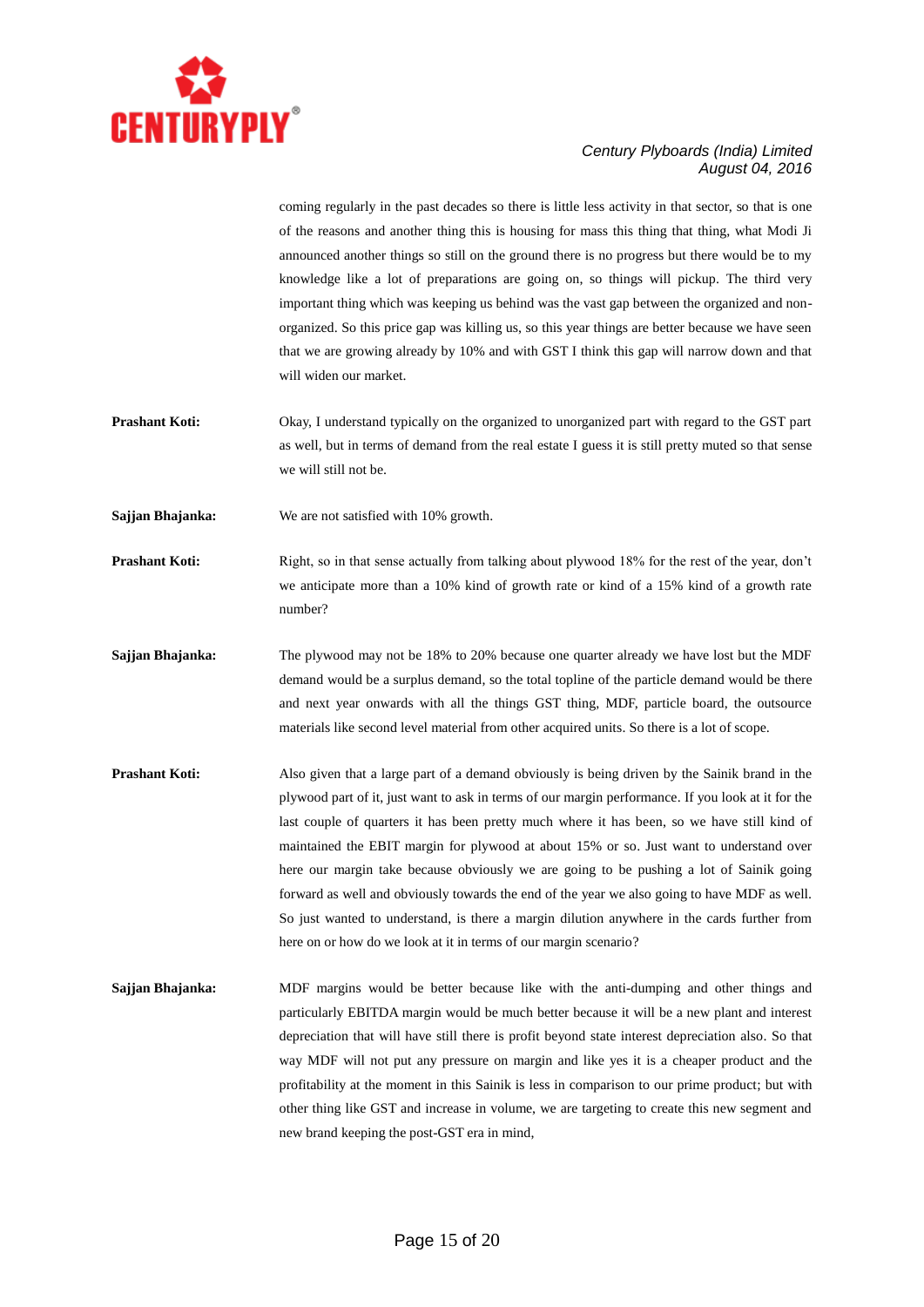

**Prashant Koti:** Okay, but if I may ask, you just said EBITDA margins are better in MDF. What will be the margin differential there in terms of margins you are talking about?

- **Sajjan Bhajanka:** There are three main components in MDF one is timber, another is adhesive and power is also one of the important things. So power price is also subdued; through energy exchange we get cheaper power. Timber price has come down almost to 60%. So there was a time when timber for this thing was Rs. 5 per kg, now it has almost come down to Rs. 2.5 a kg or you can say Rs. 4.5 to Rs. 2.5-3, so around to 60% level. So there is saving in timber. Glue being a petroleum product, prices have come down and urea price like in the open market has substantially come down. We are buying urea for our glue making at Rs. (+30), now the landed price is Rs. 22, so that way the glue cost has come down. Power cost has come down, timber cost has come down and our selling price has to be in competition with the imported price plus anti-dumping plus all the expense, logistic cost, plus the basic import duty; so our immediate competition is that segment. So that way we are at an advantageous position.
- **Prashant Koti:** To a large extent because of these inputs actually coming down you actually benefitted by it; but technically if you ask on an apple-to-apple basis the margins actually will be lower in MDF versus plywood, is that the right assessment?
- **Keshav Bhajanka:** The EBITDA margins in MDF are higher and I think EBITDA margin in MDF you can look at about 30% close to going forward. That is substantially higher than plywood. However, there is a high component of interest and depreciation and then the first couple of years may be the PAT percentage might not be the same; but going forward definitely we will have a higher PAT percentage as well.
- **Sajjan Bhajanka:** Interest front there is another tool now buyers' credit; so we are importing all the machines and we shall be having buyers' credit for 3 to 5 years and then other than the hedging our direct interest cost would be to the tune of 2% to 2.5%. We are little bullish on rupee, so we think that it will be stable for some time to come and with the Indian economy strengthening, if it does not depreciate much our interest cost will be very limited.

**Prashant Koti:** I am sorry sir, I just missed the part on you said the domestic realization for laminates was lower. I missed that reason for it actually; why was it lower sir? I am sorry, you just said it is product mix, if I am not wrong.

**Keshav Bhajanka:** Yes product mix.

**Prashant Koti:** Entirely product mix.

**Keshav Bhajanka:** Yes, we introduced our new category that is 0.8 mm, so almost it is being sold at 55% to 60% price of the 1 mm. It was partly due to that and partly we could not export some material in the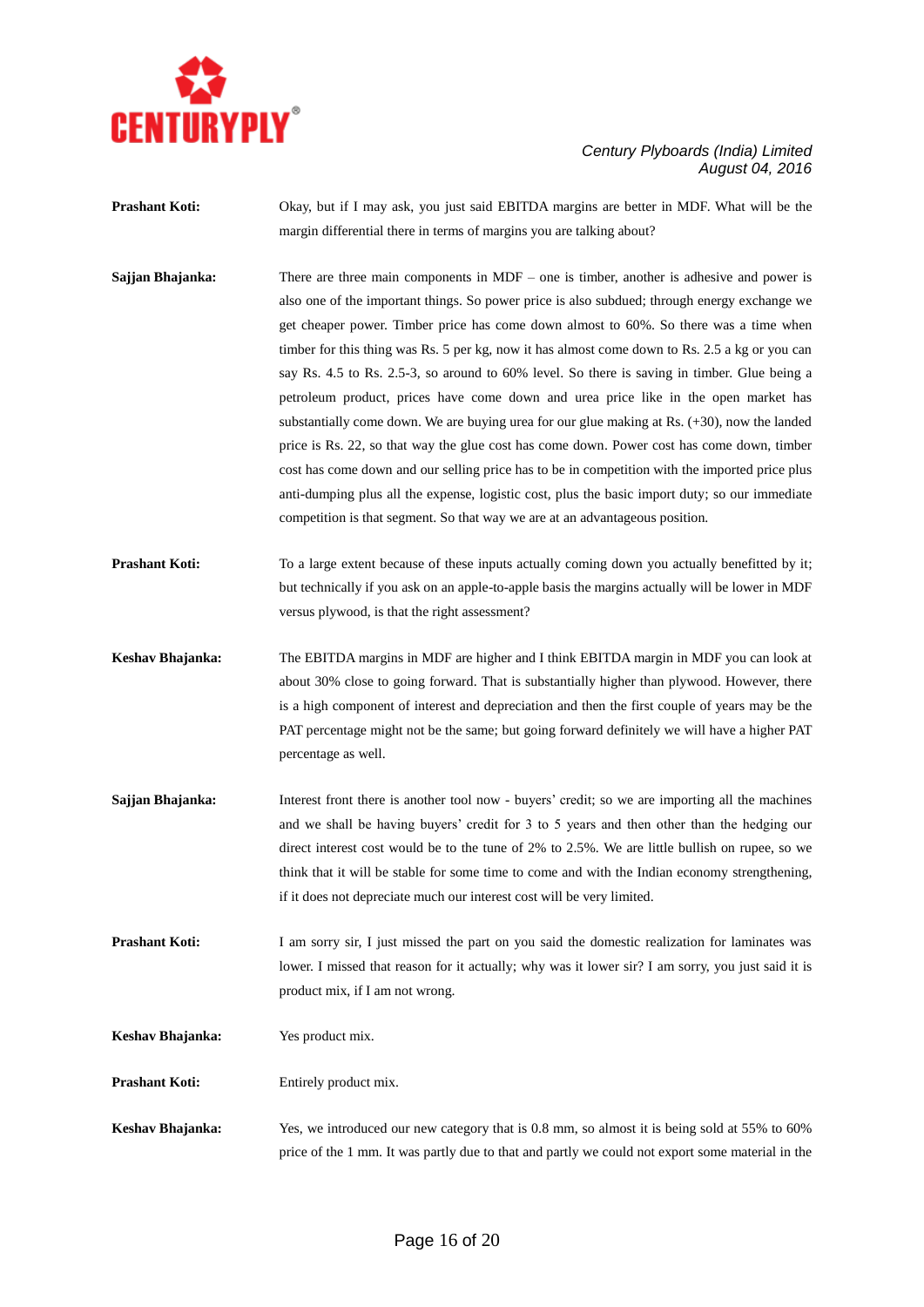

last quarter due to the Ramadan; so this inventory was lying with us which was already exported in early July.

**Prashant Koti:** Okay, how much is the proportion of that 0.8 mm in the overall domestic sales?

**Keshav Bhajanka:** You see last year in first quarter we barely sold any 0.8 mm and back of this year we had a higher percentage. Because of that you are seeing there is a slight drop but going forward the realization figures should scale back to the same level that was earlier or maybe even slightly higher over the remaining course of the year.

**Prashant Koti:** Okay, so it had been increase the sale of the 1 mm again.

**Moderator:** The next question is from the line of Achint Bhagat from Ambit Capital, please go ahead.

**Achint Bhagat:** I have a question on Laos. Just wanted to understand how much capital you have already committed there and how much capital will you commit for the plyboard expansion, both in the JV format and when you setup your own capacity.

- **Sajjan Bhajanka:** We have a partner there; so at the moment our total capital involvement in Laos of around 18 crores is fixed investment we have made by way of share capital or share application and the working capital is contributed by way of advance against supply of goods. So 18 crore is ours and similar amount is invested by our local partner also - that is about the timber peeling business only. There is some bank limits at Singapore to the tune of 5 million. So all together may be it is around 100 crores.
- **Achint Bhagat:** 100 crores I did not get that.
- **Sajjan Bhajanka:** It is if borrowing from Singapore our own country you sell, our own advance to that you need against the supplies like we give them money and then the supply from there. So that way we are giving advance to them and then our partner they have also invested so all together around 100 crores.

**Achint Bhagat:** But that is only for the peeling unit right?

**Sajjan Bhajanka:** All six units because 3 units are not belonging to us; land and shed they have provided. So there we have provided only peeling machine, boiler and dryer and the cuttings. So in three units that is the module, in one unit we have established 5 peelings, in one unit we have established 2 peelings and in another unit 2 peelings. All together 9 peelings in 5 units and electricity, building, land are of some local sawmills, so using their license with them we have tied up. We have given them machine, they have constructed the shed and timber they are supplying - so that is the arrangement. And then the fourth unit is another area on similar terms. Shed is supplied by them, we are giving machines and we have agreement. And two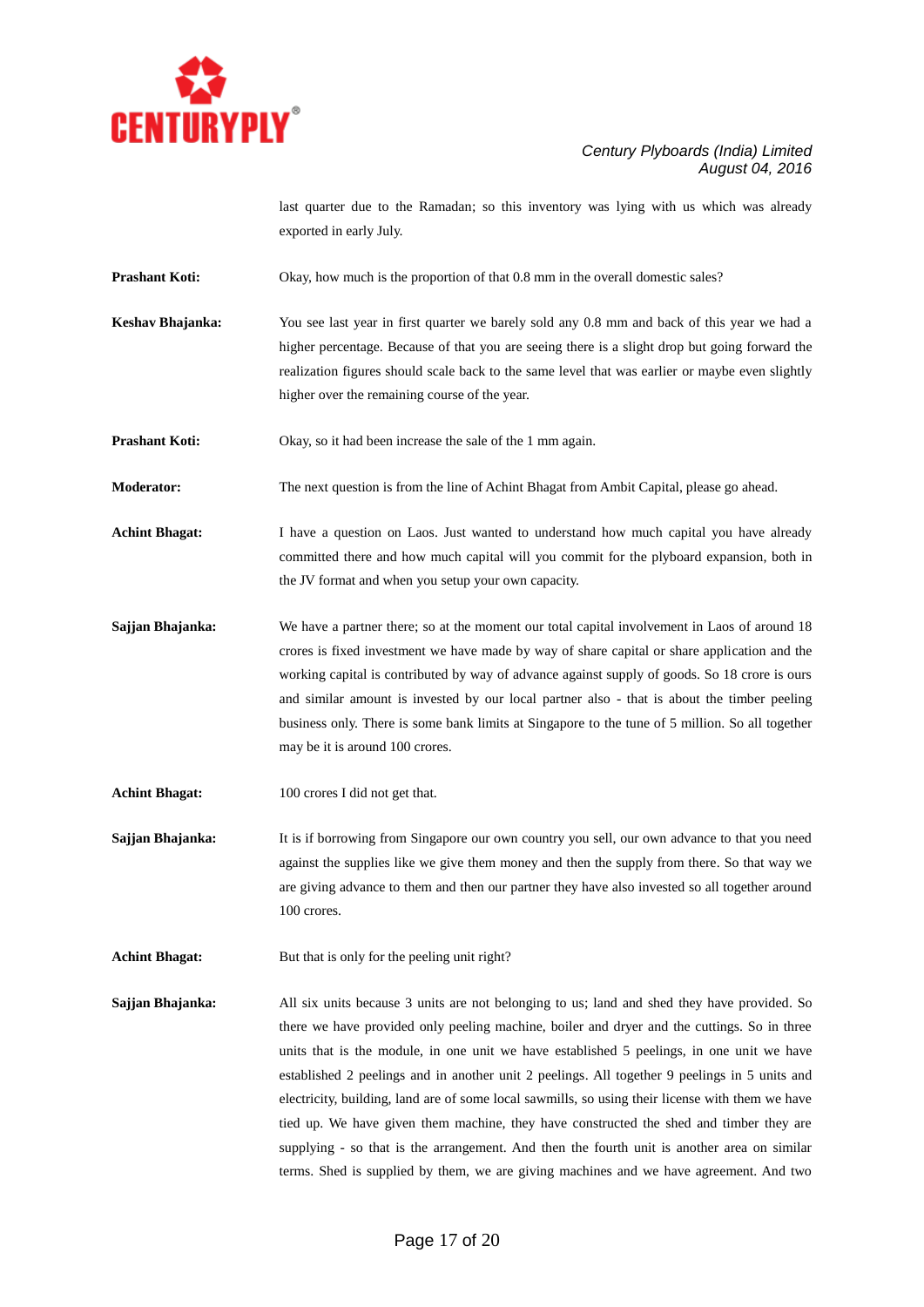

units we have constructed buying the land so one unit in technical joint venture otherwise fully ours but one of our employee because of the condition of the 50% local we have taken our local employee is a local director and one unit in FDI route.

- **Achint Bhagat:** Okay, so what is the cost that you will incur to set up these two plywood capacities and what will be the installed capacity?
- **Sajjan Bhajanka:** My total capital cost with these machines other things we have so it would be somewhere between 100 to 120 crores, like with our partner and we together.
- **Achint Bhagat:** Yes, but the technical GV is practically your investment, right? Basically Century will invest close to 100 and 120 crores in Laos for setting plyboard units, right?
- **Sajjan Bhajanka:** Not Century. Century's investment would be around 60-65 crores fixed investment.

**Achint Bhagat:** And what will be the capacity of this plywood unit?

- **Sajjan Bhajanka:** Plywood unit it would be 20000 cubic meter per day. 20000 cubic meter per day is around 80 cubic meter per day and that will consume the entire phase generated in Laos by our old units. Entire core generated by all our units would be consumed in that unit and there we are not putting up many peeling lines. Only one peeling line we are putting up in that unit and then the pressing capacity and then phase we shall be exporting out of Laos mainly to India and core of all the 5 factories we shall be consuming in that factory.
- **Achint Bhagat:** Right, so that seems like a relatively large capacity for a market; so where does all that material go?
- **Sajjan Bhajanka:** That is not very large capacity. It is 80 cubic meter per day; now India we are manufacturing more than 600 cubic meter per day.

Achint Bhagat: Yes, so where does the production go? Will you supply it in the nearby market or will you import?

- **Sajjan Bhajanka:** No everything we will bring to India.
- **Achint Bhagat:** What will be the cost of bringing that, including logistics, from Laos to India as opposed to manufacturing the same plyboard in India? What will be the difference in the cost?
- **Sajjan Bhajanka:** There timber cost is much less and logistics cost is there; but when we sell manufacture plywood there then there is no export duty, which is there on veneers so that we must be saving. Again the logistics cost on core and face it is the same, tax burden on core and face it is the same; it is cubic meter wise. So that way core is a much cheaper product and if it is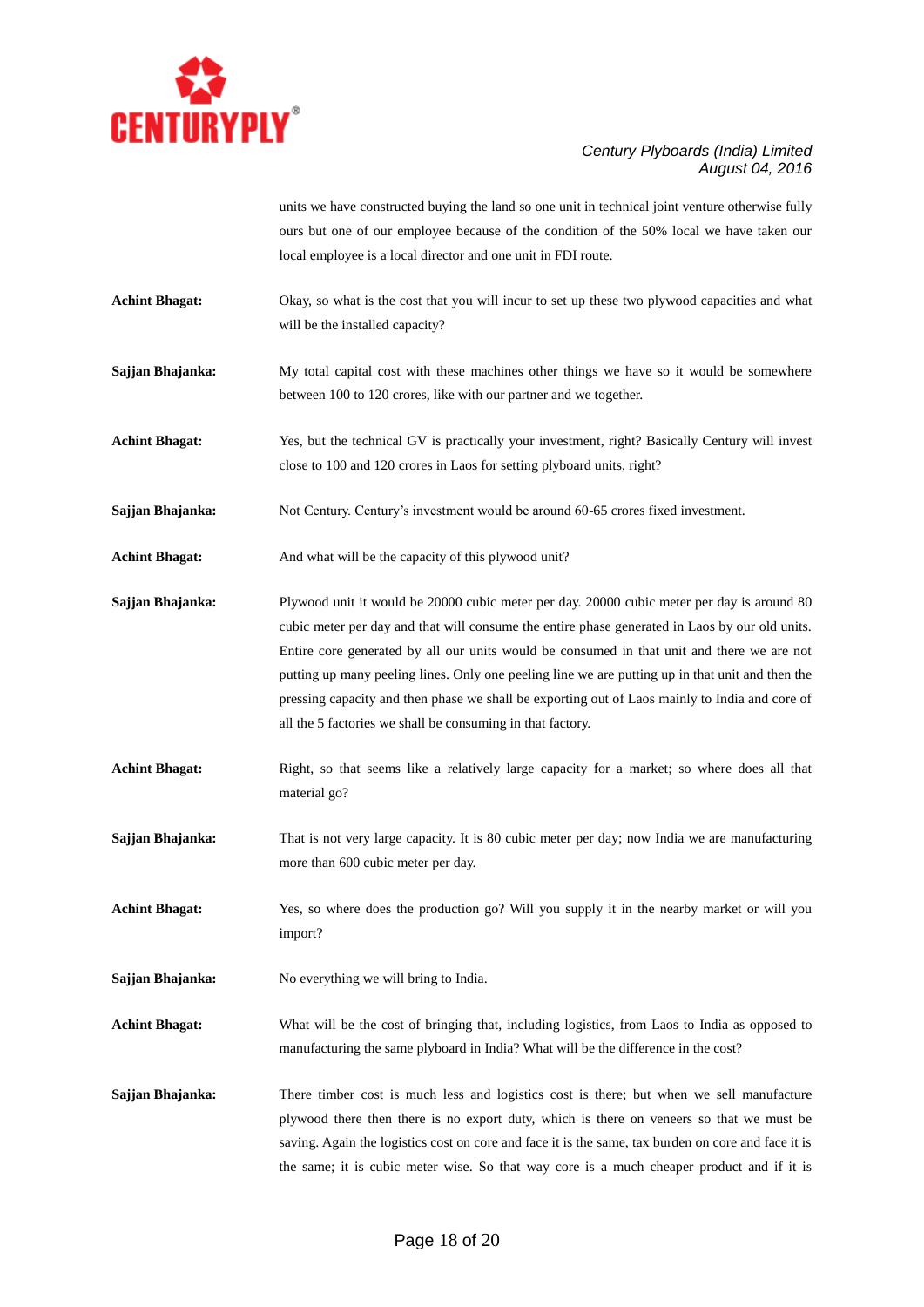

manufactured and then the manufactured product there would not have any export duty, so that way virtually that material we shall bring at zero duty**.**

**Achint Bhagat:** And just last question on this that you mentioned that it is close to 20.

**Sajjan Bhajanka:** Yes another thing; Laos is part of ASEAN and there is zero custom duty on any import from Laos.

**Achint Bhagat:** Last thing, if you want to set up the same capacity in India, I think the cost will be materially lower as opposed to the 120 crores you are saying, right?

**Sajjan Bhajanka:** All the machines we are sending from India. That way on the shipping freight on the machines and then all technicians are going from India and many of the staffs run those plants have been sent from India because we have reduced veneering capacity in India. So we have surplus staff mostly absorbed in Myanmar and Laos.

Achint Bhagat: What is the 120 crores investment for if you are sending the machinery from India?

**Sajjan Bhajanka:** That is the cost of the machinery because the machinery we have sent all are newly purchased.

**Keshav Bhajanka:** 120 crores is the total capital investment in Laos across all units, it is not for the plywood units.

Achint Bhagat: Okay, so 120 crores will be inclusive of all the units.

**Sajjan Bhajanka:** All the units, all 6?

**Keshav Bhajanka:** Yes, not just for the plywood.

**Achint Bhagat:** Yes, that was what I was wondering.

**Sajjan Bhajanka:** All the units are very cost effective because in one unit we have got the land on long-term lease 60+30 from government, so there is no cost on this thing. Four units are under local arrangement where the land and shed and electricity connection are provided by a local partner and another unit where land is provided by our partner that included in that \$48,000 which we have agreed to pay her for the whole year.

**Achint Bhagat:** Okay. So basically the incremental investment on setting up only the plyboard manufacturing except the peeling unit is only 20 crores, right?

**Sajjan Bhajanka:** Yes, for one pressing line it is 20 crore. There we are putting up only one press of 20 daylight. Earlier in India usually presses were of 10 daylight; so the capacity is double that of single